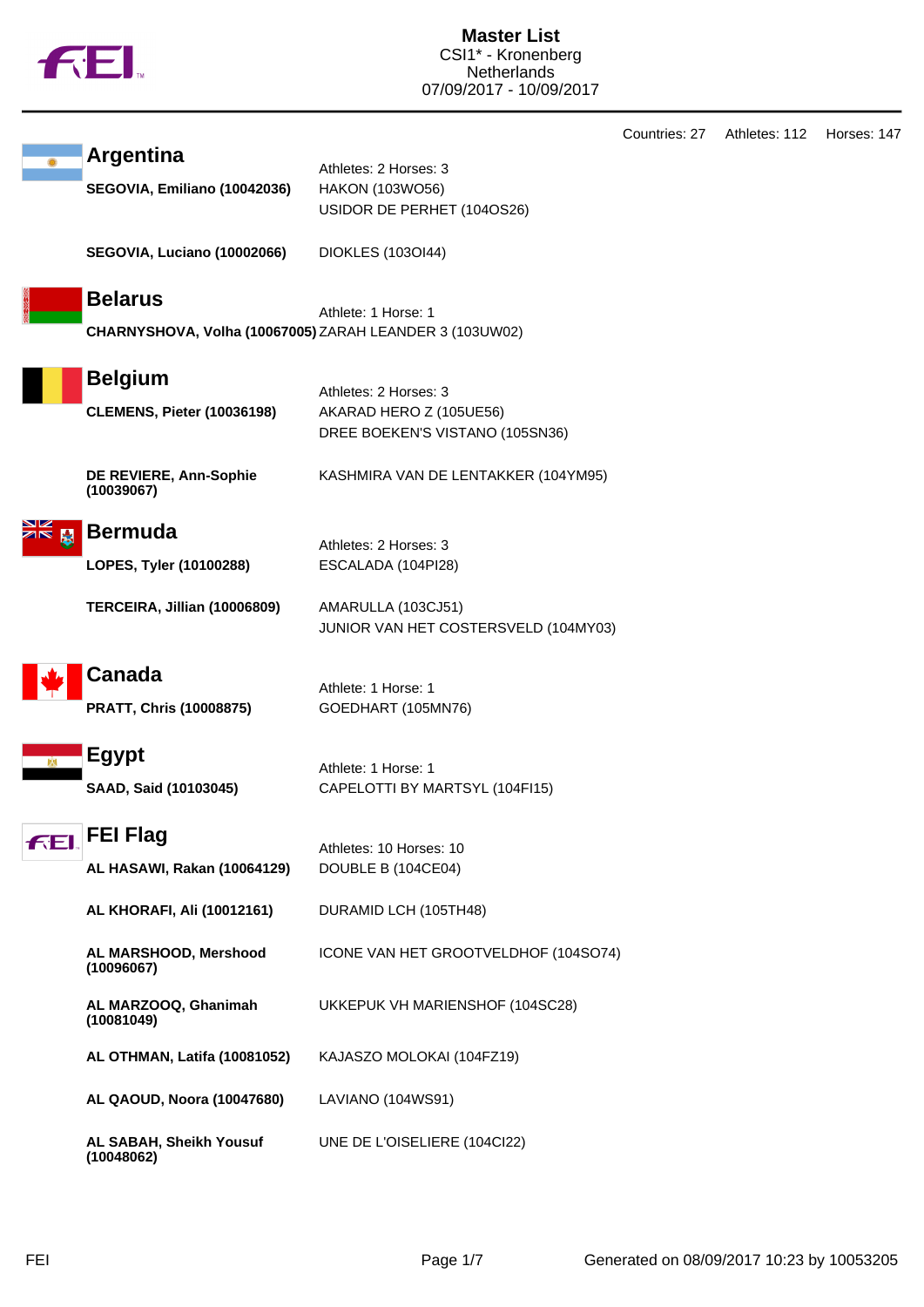| ALGHANEM, Fatmah Kh A A A<br>(10155080)                   | VAN CARNUTE K (103DA13)                                       |
|-----------------------------------------------------------|---------------------------------------------------------------|
| <b>BENESSA, Mohammad A S</b><br>(10154265)                | <b>ESPRIT (105SN48)</b>                                       |
| <b>BIN ESSA, Lulu (10047709)</b>                          | FOREVER CANTURANO (105TH43)                                   |
| <b>Finland</b>                                            |                                                               |
| CATANI, Vilma (10078095)                                  | Athletes: 2 Horses: 2<br>DYNAMITE TN (104GO91)                |
| LINDEBLAD, Rebecca (10037598) CATHO VD GULDEN Z (105UD64) |                                                               |
| <b>France</b><br>DE CHAMBORD, Damien<br>(10059223)        | Athletes: 3 Horses: 4<br>ACTROS MOUCHE (105KD22)              |
| <b>GEORGES PICOT, Aurelien</b>                            | VAS Y VITE DE LOOL (105FE98)                                  |
| (10069877)                                                | VITALE DE ST LADRE (104YA19)                                  |
| <b>VULAS, Deborah (10023431)</b>                          | VOL'IN DES ROQUES (105DY42)                                   |
| Germany                                                   |                                                               |
|                                                           | Athletes: 14 Horses: 20                                       |
| <b>ASSENMACHER, Joanna</b>                                | CICERO BARELIERE Z (104GP03)                                  |
| (10083352)                                                | <b>KVARTET (104WY86)</b>                                      |
| ECKERMANN, Katrin (10009854)                              | FORTUNA (105CH67)                                             |
| <b>HAASE, Daniela (10114256)</b>                          | QUINT 21 (105MO51)                                            |
| JÜRGENS, Christina (10103535)                             | BALOU DE LA FOX (104UO30)<br>CORDANO DER NURNBERGER (102TQ48) |
| LAUFF, Constantin (10078371)                              | ENORM UNO M (104RP49)<br>INDIGO (104IQ66)                     |
| <b>LAUFF, Victoria (10063950)</b>                         | EMBASSY M (104QR16)<br><b>FORMEL EINS 10 (104RE38)</b>        |
| <b>NAGEL-TORNAU, Sarah</b><br>(10018921)                  | CLARKSON 4 (104EB01)                                          |
| POHL, Nicola (10071629)                                   | CAVAS TOFTEGARD (105KM86)                                     |
| SCHNEUCKER, Lara (10041972)                               | KYRA VAN DE DOORNHAAG (105LK10)                               |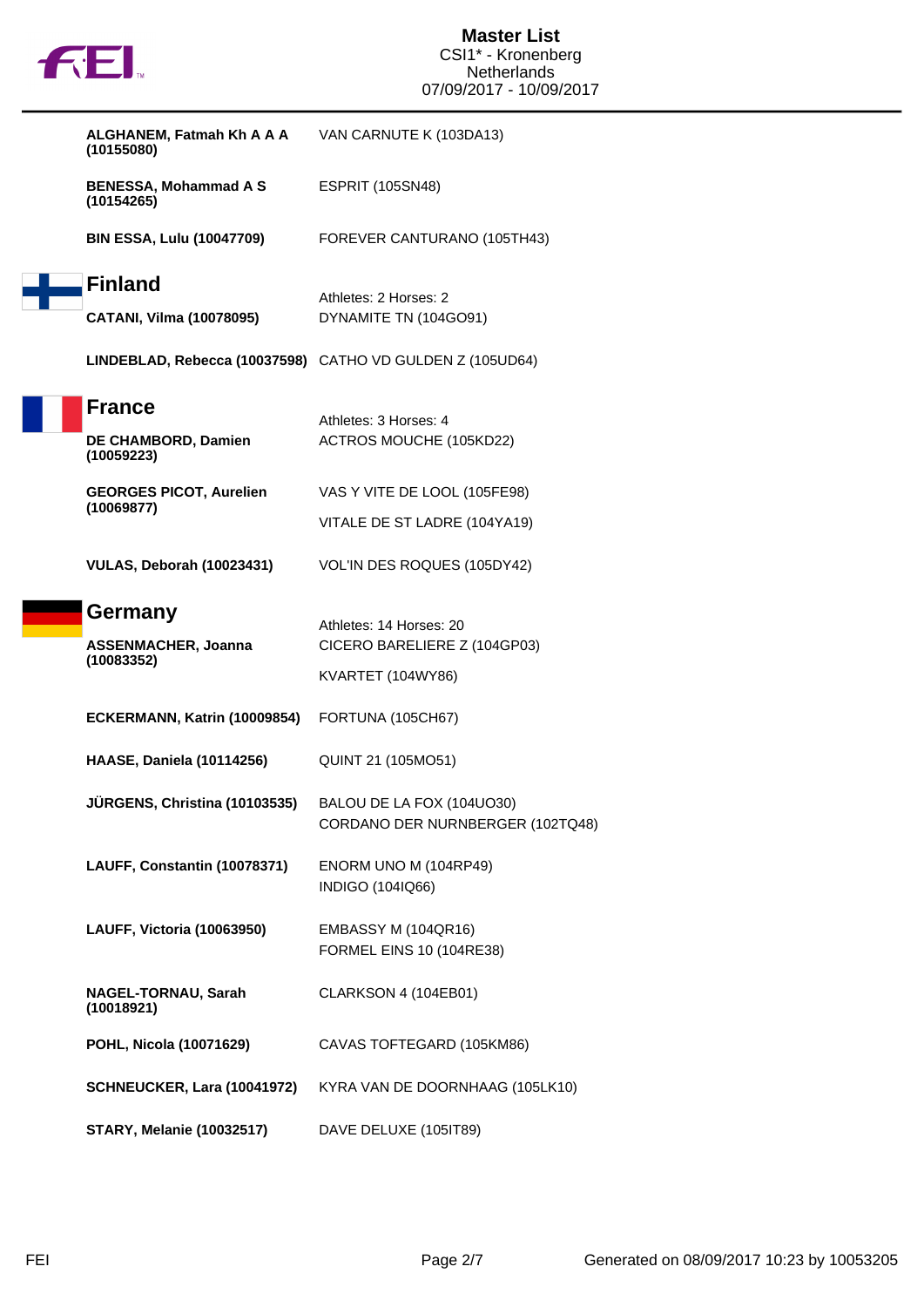

|   | SUNDAG, Kai (10138956)                          | DA VINCI 207 (103VK57)                                                                              |
|---|-------------------------------------------------|-----------------------------------------------------------------------------------------------------|
|   | <b>VOSS, Thomas (10002934)</b>                  | FALCON (104YI98)                                                                                    |
|   | WEGFAHRT, Marcel (10024646)                     | ULLRICH EQUINE'S PONTECINI (103UY48)                                                                |
|   | <b>WIEGMANN, Anne (10039703)</b>                | AVICII 8 (105MW33)<br>CARTAGGI (103CJ82)<br>ZITANA 3 (104HA92)                                      |
|   | Great Britain<br><b>BARR, Alex (10068408)</b>   | Athletes: 8 Horses: 12<br>FALCO (104QX66)                                                           |
|   | <b>BURNS, Vicky (10065490)</b>                  | <b>DENZEL II (105CU50)</b>                                                                          |
|   | CLAYTON, Matthew (10119504)                     | HONEYLANDS DANCER (104YV88)                                                                         |
|   | <b>CURRAN, Sean (10149273)</b>                  | ENZO (104EM95)                                                                                      |
|   | DIXON, Joanne (10116936)                        | CAMONA (104FS82)<br>CARTIER (103CR46)                                                               |
|   | <b>EMBLEN, James (10031715)</b>                 | DARWIN VII (105TU37)<br>HAKON VAN DE SMEETS (104AO96)                                               |
|   | MENDOZA, Jessica (10047109)                     | NP ZELAH (105QH52)                                                                                  |
|   | WHITAKER, George (10035406)                     | FLIP (103RJ90)<br>FORGIVEN Z (105TN27)<br>LOLLY POP VAN 'T AKKERHOF (105NC82)                       |
| ✿ | <b>Israel</b><br>GOLDSTEIN, Danielle (10010654) | Athletes: 3 Horses: 5<br>ELEGANTE (104WK85)<br>HERCA VAN HET LINDEHOF (105SZ85)<br>ZORADO (103LD66) |
|   | STERNBACH, Nadav (10110849)                     | BALASKY (103PA06)                                                                                   |
|   | <b>ZWIEBEL, Or David (10156194)</b>             | <b>ESPRIT AG (105SZ87)</b>                                                                          |
|   | <b>Italy</b><br>BRUGNOLI, Gianluca (10038055)   | Athletes: 6 Horses: 7<br>COCHELLO (104SE77)<br>FABERLYS (104SU81)                                   |
|   | BUCCI, Piergiorgio (10016401)                   | DAKOTA 390 (104ZV19)                                                                                |
|   | CAPPONI, Francesca (10010018)                   | ZUCCA DI SAN CALOGERO (103DZ01)                                                                     |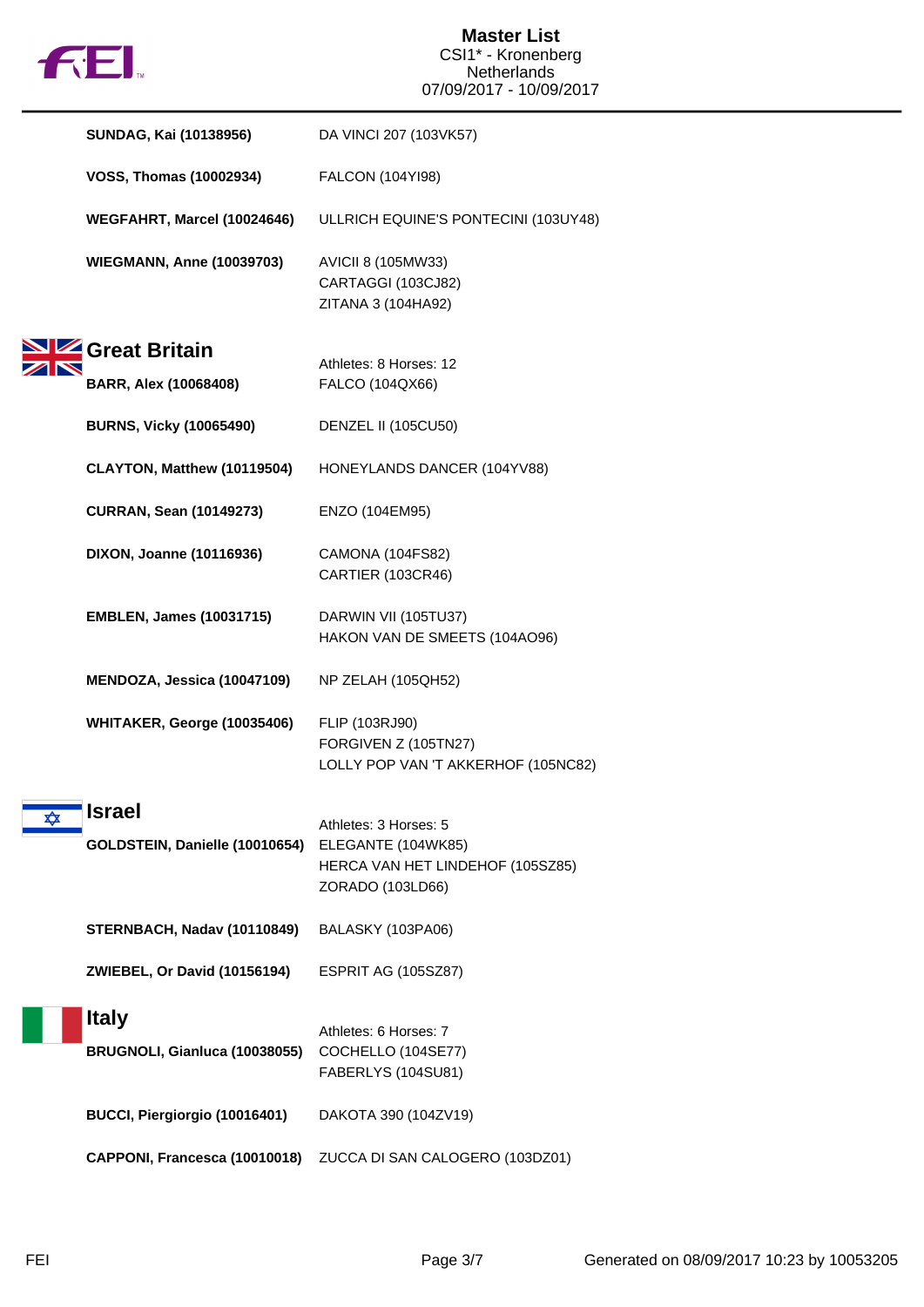|  | N |
|--|---|
|  |   |

| <b>CRISTOFOLETTI, Michael</b><br>(10017285) | BALDORO (104FY71)              |
|---------------------------------------------|--------------------------------|
| <b>MARIANESCHI, Stephanie</b><br>(10029321) | IPPON V.H. REBELSHOF (104JZ38) |
| <b>TORRE, Giovanni (10070346)</b>           | TOSCAN DE KERGANE (104PX08)    |
| Japan                                       | Athletes: 2 Horses: 3          |
| TAKASHIMA, Yusuke (10153749)                | <b>ELSTAR (105OF55)</b>        |
|                                             | FIFA Z (105KH45)               |
| YOSHIZAWA, Hikari (10058479)                | CZARNY (104QU61)               |
| Jordan                                      | Athletes: 2 Horses: 2          |
| <b>KHRISAT, Tariq (10071379)</b>            | CHERSI (104MZ37)               |
| NASER, Ra'ad (10005784)                     | LEVISTO (105BQ81)              |
| <b>Netherlands</b>                          |                                |
|                                             | Athletes: 23 Horses: 30        |
| <b>ALKEMA, Patrick (10110611)</b>           | ALBERTO (104BP92)              |
| ANTONIOLI, Massimo (10071526)               | GRANDEUR WP (105OA48)          |
| BEUKERS, Marcel (10152377)                  | ELISE (105PZ35)                |
| BULTHUIS, Niels (10109726)                  | GUCCI FLAMINGO (105OL07)       |
|                                             | S.F. ZENDO (103HS87)           |
| BULTHUIS, Peter (10002516)                  | CONCETTA W (105TR21)           |
| <b>GEERINK, Sander (10028871)</b>           | LOVE ME VAN 'T HEIKE (105UG16) |
|                                             |                                |
| <b>GEERINK, Vincent (10060763)</b>          | GLORIEUS GR (105EJ63)          |
| <b>HAKVOORT, Iris (10108406)</b>            | AL CAPONE (103UX05)            |
|                                             | EXPO (105NO03)                 |
| HOUWEN, Kristian (10024259)                 | CILYDI (103XH45)               |
|                                             |                                |
| <b>JANSSEN, Paul (10039056)</b>             | <b>FAMELUS (105KF86)</b>       |
|                                             | FONTANAROSSO (105LT26)         |
| <b>JOCHEMS, Kevin (10048555)</b>            | EMERALD (105HU92)              |
|                                             | ENZO (104PU72)                 |
| KLOPPER, Delphine (10090404)                | ABIGAIL (104UH75)              |

П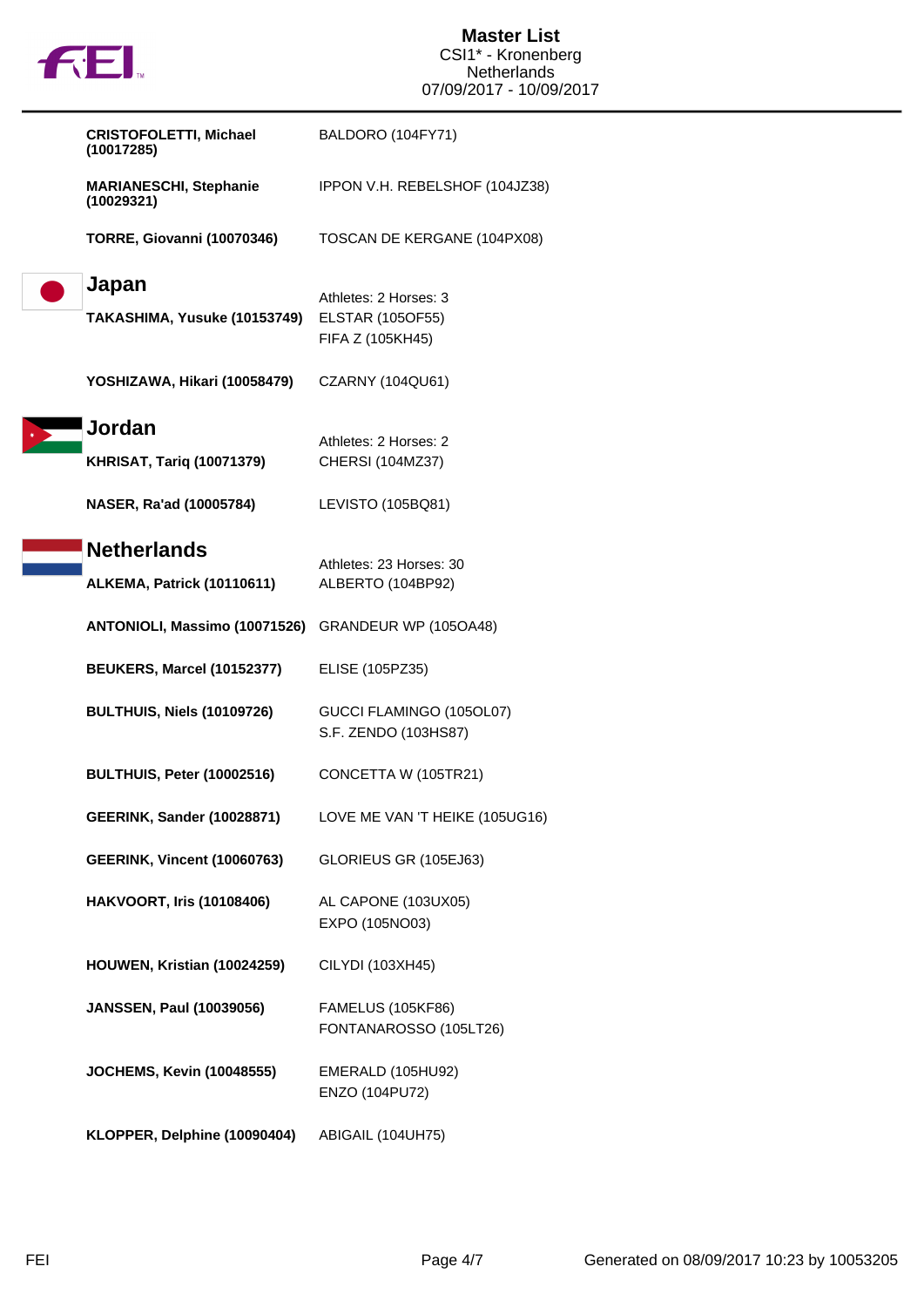

| LEMMEN, Patrick (10024693)                                         | JOLIE FLEUR (104RN70)                                            |
|--------------------------------------------------------------------|------------------------------------------------------------------|
| <b>NOOREN, Lisa (10056878)</b>                                     | TOUCHE D' ESPOIRE (105TL74)                                      |
| SCHOORMANS, Maaike (10084967)DOUGLAS EGYPTE (105FM43)              | FRANKO DE KALVARIE (105JJ21)                                     |
| <b>SNELS, Zoi (10071742)</b>                                       | I M SPECIAL DE MUZE (104MW87)                                    |
| <b>TOLBOOM, Ilse (10146094)</b>                                    | <b>EVERTON (105KO66)</b><br>FIGO (105KI12)                       |
| VAN DEN NIEUWENHUIJZEN,<br>Marwin (10108963)                       | ELVIXIS (105TL61)                                                |
| VAN GRUNSVEN, Demi (10048553) DAROBI (104LI75)                     | QUERIDA (103VP59)                                                |
| VAN GRUNSVEN, Jens (10047663) DUTCHBLUE (104EN89)                  |                                                                  |
| VAN MIERLO, Maikel (10015747) EDELMANFEE (104VN65)                 |                                                                  |
| VAN STRAATEN, Josta (10072539) ANASTASIA-S (105RC12)               |                                                                  |
| <b>VAN WYLICK, Paul (10138795)</b>                                 | CLINTENDER (104RF58)                                             |
| <b>New Zealand</b><br><b>COLLINSON, Amy (10105044)</b>             | Athlete: 1 Horses: 2<br>CAPELLO G (102VT91)<br>CHIVA Z (105QF30) |
| <b>Norway</b><br>BLOMBERG, Sabrina (10107072)                      | Athlete: 1 Horse: 1<br>KIMBALL ROCKFELLER (105JO95)              |
| <b>Poland</b><br><b>MAJCHROWICZ, Natalia</b><br>(10154628)         | Athlete: 1 Horses: 2<br>E.T. (105RV65)<br>ROOS PRINSES (104VN43) |
| <b>Portugal</b><br>ALMEIDA, Rodrigo Giesteira<br>(10058729)        | Athletes: 2 Horses: 2<br>UMEA DE BLONDEL (104MB72)               |
| <b>MORGADO, Rodrigo Silva</b><br>(10068842)                        | TASMINA DES TERDRIX (103LC62)                                    |
| Qatar                                                              | Athletes: 5 Horses: 7                                            |
| AL BADI, Ahmed Mohammed A.m WADI RUM D D H (103MB15)<br>(10041690) |                                                                  |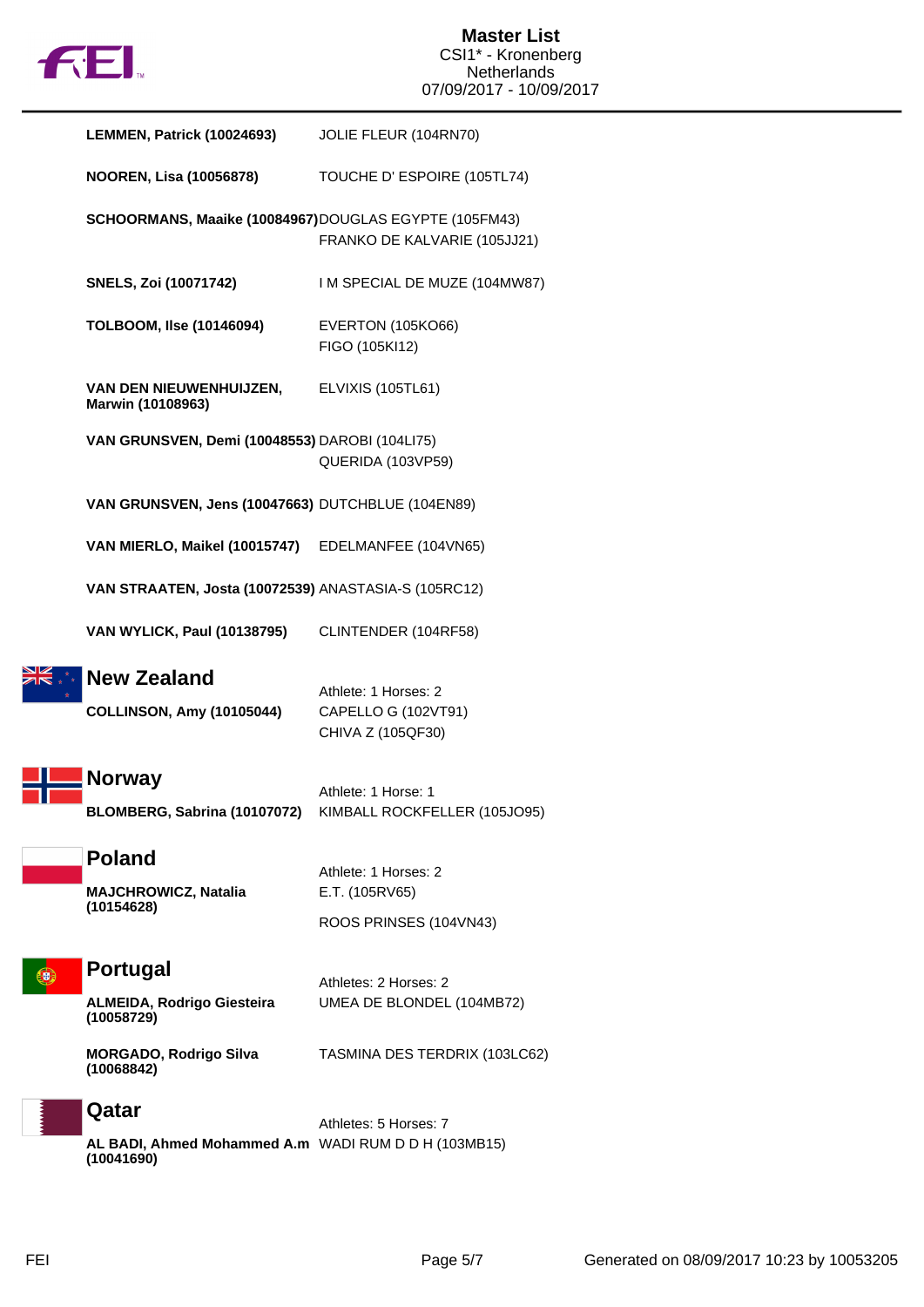

|      | AL GHAZALI, Nasser (10072832)                                   | <b>JOUSTS (104RW05)</b>                                                                     |
|------|-----------------------------------------------------------------|---------------------------------------------------------------------------------------------|
|      | AL MARRI, Khejaim Faraj<br>(10041683)                           | <b>BLANCA (104GY55)</b>                                                                     |
|      |                                                                 | MONOPOLY (102TZ44)                                                                          |
|      | AL MARRI, Rashid Towaim Ali<br>(10044078)                       | DOLCE VITA M (103GP94)                                                                      |
|      | ALQAHTANI, Awad (10024157)                                      | CASSANDER VAN HET BREMHOF (BEL41683)<br>GERENICE OF COLORS (104BV33)                        |
| BENN | Saudi Arabia (Kingdom                                           | Athletes: 4 Horses: 4                                                                       |
|      | of)                                                             | ABA ALKHAIL, Faisal (10065851) ELLE WAVE D'ESPRIT Z (105TT32)                               |
|      | <b>ABAALKHAIL, Abdullah Faris</b><br>(10048233)                 | SYMPHONIE DU FRAIGNAU (104XB71)                                                             |
|      | ALBAGAMI, Nasser (10048521)                                     | ALEANDRO 5 (104DR63)                                                                        |
|      | <b>ALMOBTY, Khaled Abdulrahman</b><br>(10048756)                | GRACEFULL W (104OD31)                                                                       |
|      | <b>Spain</b>                                                    | Athletes: 4 Horses: 6                                                                       |
|      |                                                                 | <b>ESCOBAR, Luis Jesus (10002075)</b> CONFIDENT OF VICTORY (102UK54)<br>CORLANDOS (105QW23) |
|      | ROGER IBARS, Gabriela<br>(10083347)                             | BEAUVILLE Z (105FS95)                                                                       |
|      |                                                                 |                                                                                             |
|      | <b>TERRASA MOLL, Almudena</b>                                   | <b>AUKAI (104QB19)</b>                                                                      |
|      | (10019042)                                                      | GOOD CHOICE (105RJ57)                                                                       |
|      | TERRELL DEL CASTILLO, Bianca EVANTOS EB (104RV18)<br>(10099283) |                                                                                             |
|      | <b>Sweden</b>                                                   |                                                                                             |
|      | HUGOSON-FELDT, Emelie                                           | Athletes: 5 Horses: 8<br>NORDIC LINE H (104ZG99)                                            |
|      | (10090382)                                                      | TIME LINE H (105NZ42)                                                                       |
|      | LICKHAMMER, Erika (10008468)                                    | CORNYDOR (104QX57)                                                                          |
|      | <b>OLSSON, Sanna (10008895)</b>                                 | EFFE ANDERS (105FJ57)                                                                       |